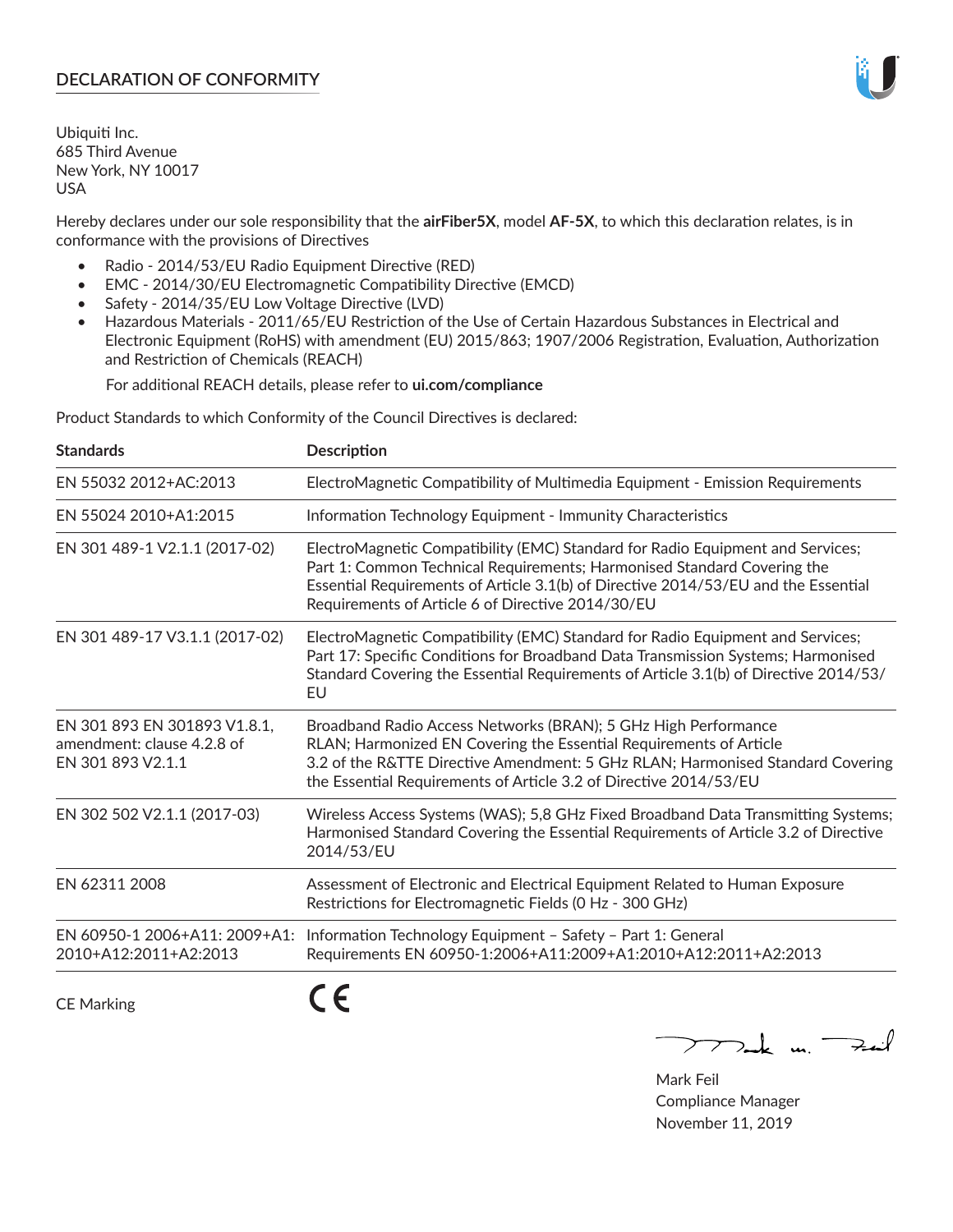# **DECLARATION OF CONFORMITY**



## **български** [Bulgarian]

С настоящото Ubiquiti декларира, че това устройство AF-5X е в съответствие със съществените изисквания и други приложими разпоредби на Директиви 2014/53/EC, 2014/30/ЕС, 2014/35/ЕС.

## **Hrvatski** [Croatian]

Ubiquiti ovim putem izjavljuje da je ovaj uređaj AF-5X sukladan osnovnim zahtjevima i ostalim bitnim odredbama Direktiva 2014/53/EU, 2014/30/EU, 2014/35/EU.

## **Čeština** [Czech]

Ubiquiti tímto prohlašuje, že toto AF-5X zařízení, je ve shodě se základními požadavky a dalšími příslušnými ustanoveními směrnic 2014/53/EU, 2014/30/EU, 2014/35/EU.

## **Dansk** [Danish]

Hermed, Ubiquiti, erklærer at denne AF-5X enhed, er i overensstemmelse med de væsentlige krav og øvrige relevante krav i direktiver 2014/53/EU, 2014/30/EU, 2014/35/EU.

## **Nederlands** [Dutch]

Hierbij verklaart Ubiquiti, dat deze AF-5X apparaat, in overeenstemming is met de essentiële eisen en de andere relevante bepalingen van richtlijnen 2014/53/EU, 2014/30/EU, 2014/35/EU.

## **English**

Hereby, Ubiquiti, declares that this AF-5X device, is in compliance with the essential requirements and other relevant provisions of Directives 2014/53/EU, 2014/30/EU, 2014/35/EU.

## **Eesti keel** [Estonian]

Käesolevaga Ubiquiti kinnitab, et antud AF-5X seade, on vastavus olulistele nõuetele ja teistele asjakohastele sätetele direktiivide 2014/53/EL, 2014/30/EL, 2014/35/EL.

## **Suomi** [Finnish]

Täten Ubiquiti vakuuttaa, että tämä AF-5X laite, on yhdenmukainen olennaisten vaatimusten ja muiden sitä koskevien direktiivien 2014/53/EU, 2014/30/EU, 2014/35/EU.

## **Français** [French]

Par la présente Ubiquiti déclare que l'appareil AF-5X, est conforme aux exigences essentielles et aux autres dispositions pertinentes des directives 2014/53/UE, 2014/30/UE, 2014/35/UE.

## **Deutsch** [German]

Hiermit erklärt Ubiquiti, dass sich dieses AF-5X Gerät, in Übereinstimmung mit den grundlegenden Anforderungen und den anderen relevanten Vorschriften der Richtlinien 2014/53/EU, 2014/30/EU, 2014/35/EU befindet.

## **Ελληνικά** [Greek]

Δια του παρόντος, Ubiquiti, δηλώνει ότι αυτή η συσκευή AF-5X, είναι σε συμμόρφωση με τις βασικές απαιτήσεις και τις λοιπές σχετικές διατάξεις των οδηγιών 2014/53/EE, 2014/30/EE, 2014/35/EE.

## **Magyar** [Hungarian]

Ezennel Ubiquiti kijelenti, hogy ez a AF-5X készülék megfelel az alapvető követelményeknek és más vonatkozó 2014/53/ EU, 2014/30/EU, 2014/35/EU irányelvek rendelkezéseit.

## **Íslenska** [Icelandic]

Hér, Ubiquiti, því yfir að þetta AF-5X tæki er í samræmi við grunnkröfur og önnur viðeigandi ákvæði tilskipana 2014/53/ ESB, 2014/30/ESB, 2014/35/ESB.

## **Italiano** [Italian]

Con la presente, Ubiquiti, dichiara che questo dispositivo AF-5X, è conforme ai requisiti essenziali ed alle altre disposizioni pertinenti delle direttive 2014/53/UE, 2014/30/UE, 2014/35/UE.